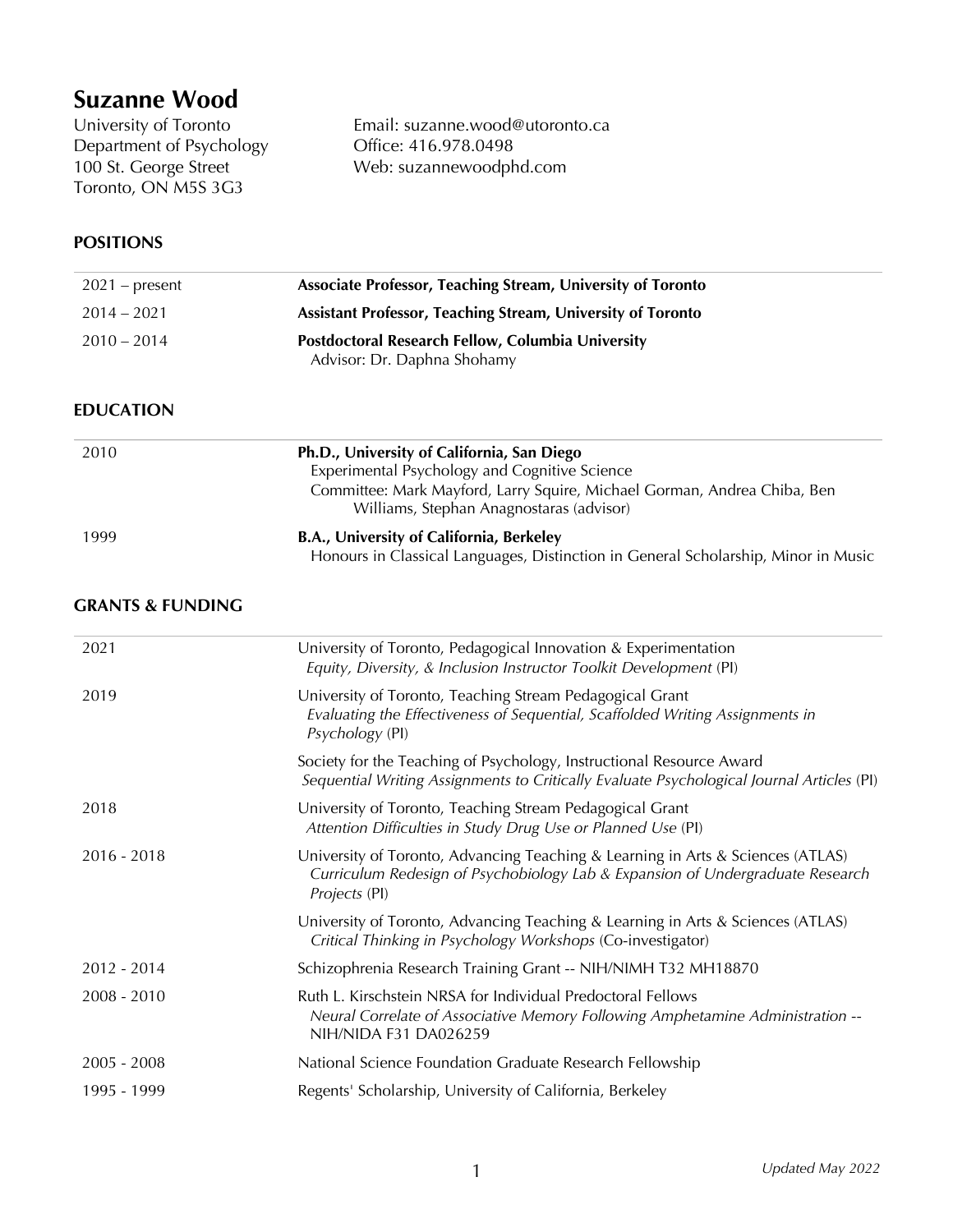# **AWARDS & HONORS**

| 2020 | Early Career Teaching Award, University of Toronto                |
|------|-------------------------------------------------------------------|
| 2020 | Dean's Excellence Award, University of Toronto                    |
| 2019 | Early Career Travel Grant, Society for the Teaching of Psychology |
| 2017 | Dean's Excellence Award, University of Toronto                    |
| 2016 | Dean's Excellence Award, University of Toronto                    |
| 2015 | Dean's Excellence Award, University of Toronto                    |
| 2013 | NIMH Summer Institute in Cognitive Neuroscience, Special Session  |
| 2011 | NIMH Summer Institute in Cognitive Neuroscience                   |
| 2009 | NIH National Graduate Student Research Festival                   |
| 2009 | CNLM, UC Irvine Second Place Award, Datablitz Presentation        |
| 2008 | American Psychological Association Dissertation Research Award    |
| 2008 | UC San Diego Summer Graduate Teaching Fellowship                  |
| 2008 | UC San Diego Psychology Norman Anderson Travel Award              |
|      |                                                                   |

# **TEACHING: UNIVERSITY**

### **University of Toronto**

Instructor (2014 - present)

 Psychology 199: Psychology and History of Drug Use (*previously listed as LTE199*) Psychology 260: Learning and Plasticity Psychology 290: Physiological Psychology Psychology 369: Psychobiology Laboratory (*previously listed as PSY399*) Psychology 396: Neurochemical Basis of Behaviour Psychology 471: Addiction Seminar

Guest Lecturer

 *Study Drugs*, for NEW116: Science & Global Threats, January 30, 2020; March 24, 2022  *Teaching in Higher Education*, for PSY3001: Professional Psychology (graduate course), March 5, 2020; March 1, 2021

Course-Based Undergraduate Research Supervisions

| $2020 - 2021$ | Simran Dhir (PSY399)<br>Keevyn Hirschfield (PSY299)<br>Sherry Li (PSY405)       |
|---------------|---------------------------------------------------------------------------------|
| Summer 2020   | Willis Klein (PSY405)                                                           |
| $2019 - 2020$ | Joshua Koh (ROP299)<br>Sherry Li (ROP399)<br>Yongzhen Xie (PSY405)              |
| Summer 2019   | Shruti Misra (PSY405)<br>Julie Zhao (PSY406, co-advisor with Dr. Paul Fletcher) |
| $2018 - 2019$ | Joseph Banning (ROP399)<br>Carmen Chan (ROP299)<br>Noah Philip-Muller (PSY405)  |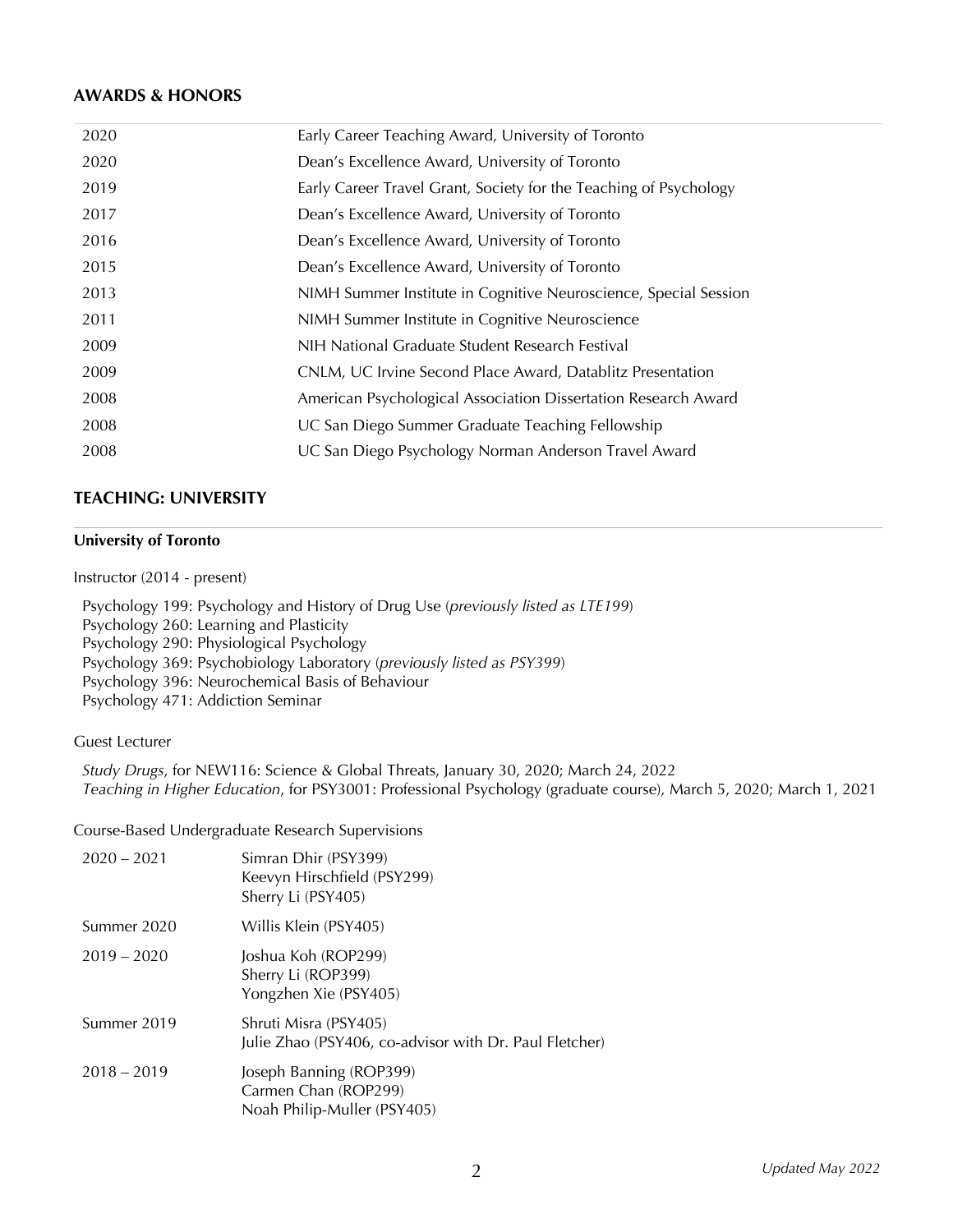| $2016 - 2017$ | Priscilla Chan (PSY405)                                    |
|---------------|------------------------------------------------------------|
|               | Kira London-Nadeau (PSY405)                                |
|               | Freda Jian (PSY405, co-advisor with Dr. Katherine Duncan)  |
|               | Arya Rahbarnia (PSY405, co-advisor with Dr. Paul Fletcher) |
|               |                                                            |

2015 – 2016 Jordana Schiralli (UNI495, co-advisor with Dr. Joanna Henderson)

Volunteer Undergraduate Research Assistant Supervisions

| $2020 - 2021$ | Willis Klein                                                        |
|---------------|---------------------------------------------------------------------|
| $2018 - 2019$ | Isabelle Vanasse Grosdidier<br>Kadesha James                        |
| $2016 - 2017$ | Noah Philip-Muller<br>Merlin Tong<br>Matthew Wong                   |
| $2015 - 2016$ | Priscilla Chan<br>Kira London-Nadeau<br>Merlin Tong<br>Matthew Wong |

Masters in Psychology Thesis Committee Membership

| 2019 | Arya Rahbarnia (advisor: Dr. Paul Fletcher) |  |  |
|------|---------------------------------------------|--|--|
|      |                                             |  |  |

# **Columbia University**

| 2013          | Guest Seminar Leader, Discussion of Ursula Staudinger Papers; Honors Seminar                                                                                                                                |
|---------------|-------------------------------------------------------------------------------------------------------------------------------------------------------------------------------------------------------------|
| 2013          | Preceptor, Neuroanatomy Gross Brain Tutorials; College of Physicians and Surgeons                                                                                                                           |
| 2013          | Guest Lecturer, Dopamine, Drugs, and Behavior; Mind, Brain, and Behavior                                                                                                                                    |
| $2011 - 2014$ | Leader, Research Assistant Group, biweekly gatherings for departmental research assistants to<br>focus on conceptual issues in research and career development, with MATLAB tutorials on<br>alternate weeks |

# **University of California, San Diego**

| 2009 | Instructor, Psychology 1, Introduction to Psychology<br>Instructor, Psychology 144, Memory and Amnesia<br>Teaching Assistant, Psychology 181, Drugs and Behavior                                                                                                                                                                          |
|------|-------------------------------------------------------------------------------------------------------------------------------------------------------------------------------------------------------------------------------------------------------------------------------------------------------------------------------------------|
| 2008 | Instructor, Psychology 1, Introduction to Psychology<br>Instructor, Psychology 144, Memory and Amnesia                                                                                                                                                                                                                                    |
| 2007 | Teaching Assistant, Psychology 106, Introduction to Physiological Psychology<br>Guest Lecture: Learning and Memory<br>Teaching Assistant, Psychology 2, Biological Foundations<br>Mentor, Bridges to the Future, an NIH-funded program providing underrepresented community<br>college students research experience at a local university |
| 2006 | Teaching Assistant, Psychology 181, Drugs and Behavior<br>Guest Lecture: Marijuana                                                                                                                                                                                                                                                        |
| 2005 | Teaching Assistant, Psychology 106, Introduction to Physiological Psychology<br>Guest Lecture: Research Methods                                                                                                                                                                                                                           |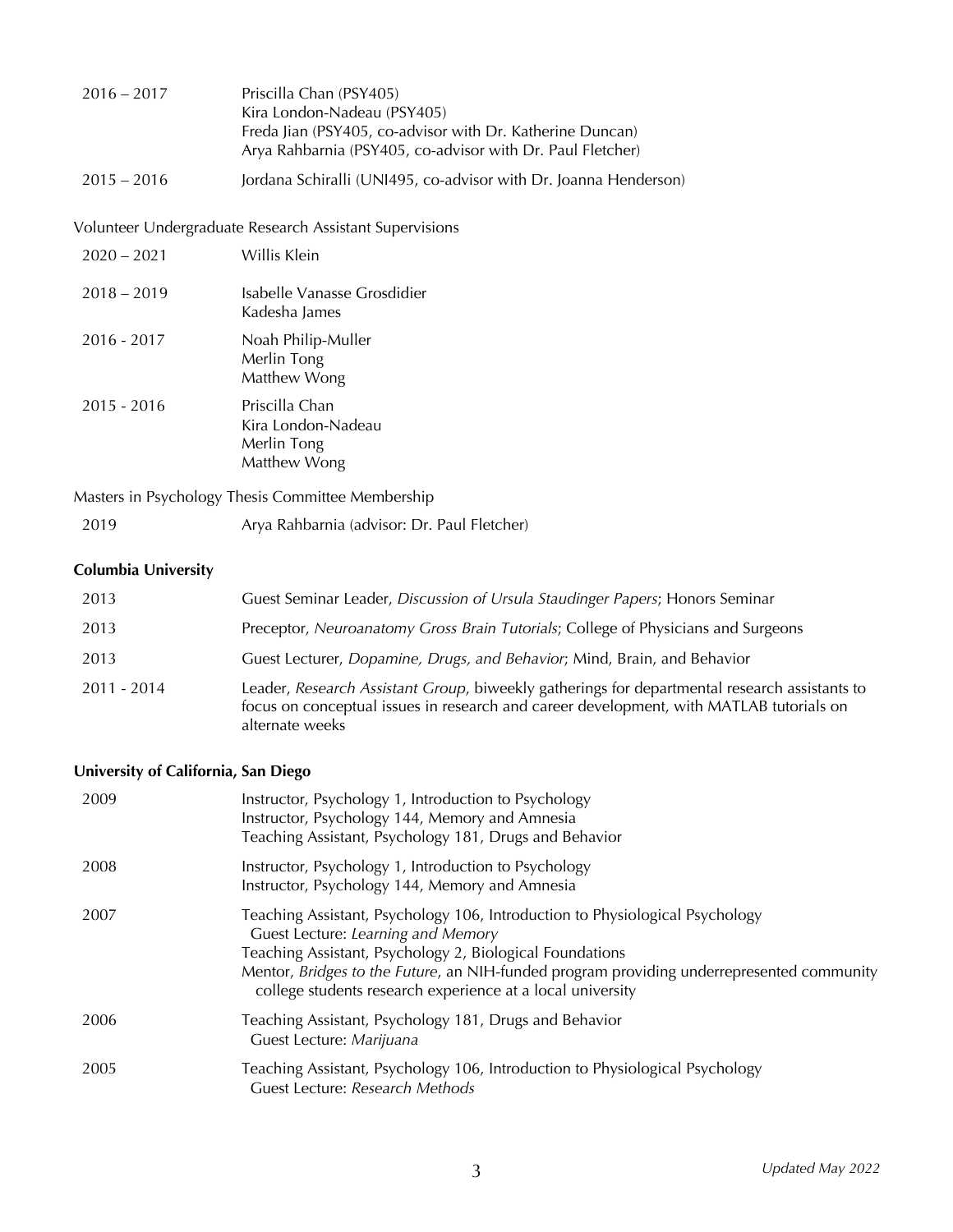# **TEACHING: OTHER**

#### **GATEWAYS Summer School, San Diego, CA**

| 2007 | Instructor, Psychology and the Brain: Grade levels 5-9 |
|------|--------------------------------------------------------|
|      | Instructor, Latin: Grade levels 5-9                    |

#### **Hawthorne Elementary School, San Diego, CA**

2006 - 2010 Instructor, Latin: Grade levels 3 - 4, 5 - 6 seminar (each class, 1x per week)

#### **MED Associates, St. Albans, VT**

 2006 Instructor, providing technical support for a hands-on fear conditioning tutorial attended by professionals in biological and pharmacological research

# **PUBLICATIONS**

#### **Journal Articles**

- Boysen G, Sawhney M, Naufel KZ, **Wood S**, Flora K, Hill JC, & Scisco JL (2020) Mentorship of undergraduate research experiences: Best practices, learning goals, and an assessment rubric. *Scholarship of Teaching and Learning in Psychology*, 6(3):212-224. DOI:10.1037/stl0000219
- **Wood, S**. (2020) Sequential writing assignments to critically evaluate primary scientific literature. *Collected Essays on Learning and Teaching*, 13:50-56.
- London-Nadeau K\*, Chan P\*, **Wood S** (2019) Building conceptions of cognitive enhancement: University students' views on the effects of pharmacological cognitive enhancers. *Substance Use & Misuse*, 54(6):908-920. (\**undergraduate researcher*)
- Abela AR, Rahbarnia A\*, Wood S, Lê AD, Fletcher PJ (2019) Adolescent exposure to  $\Delta$ 9-tetrahydrocannabinol delays acquisition of paired-associates learning in adulthood. *Psychopharmacology*. DOI: 10.1007/s00213-019-5171- 1 (\**undergraduate researcher*)
- **Wood S** (2019) Undergraduate assistant leadership for rigorous, high quality research. *Frontiers in Psychology*, DOI: 10.3389/fpsyg.2019.00474
- **Wood S,** Dukewich K, Denton AW (2016) Promoting Pedagogy: The Development of a Teaching & Learning CoP in a Research-Focused Department. *Transformative Dialogues: Teaching & Learning Journal*, 9(1):1-9.
- Dukewich K & **Wood S** (2016) "Can I have a grade bump?" The Contextual Variables and Ethical Ideologies that Inform Everyday Dilemmas in Teaching. *Collected Essays on Learning and Teaching*, 9:97-110.
- **Wood S**, Sage JR, Shuman T, Anagnostaras SG (2014) Psychostimulants and cognition: a continuum of behavioral and cognitive activation. *Pharmacological Reviews*, 66:193-221.
- Nelson PA, Sage JR, **Wood SC**, Davenport CM, Anagnostaras SG, Boulanger LM (2013) MHC class I immune proteins are critical for hippocampus-dependent memory and gate NMDAR-dependent hippocampal long-term depression. *Learning & Memory*, 20:505-517.
- **Wood SC** & Anagnostaras SG (2011) Interdependence of measures in Pavlovian conditioned freezing. *Neuroscience Letters* 2011;505(2): 134-139.
- Anagnostaras SG, **Wood SC**, Shuman T, Cai DJ, LeDuc AD, Zurn KR, Zurn JB, Sage JR, Herrera GM (2010) Automated assessment of Pavolvian conditioned freezing and shock reactivity using the VideoFreeze system. *Frontiers in Behavioral Neuroscience*, 4:1-11.
- Carmack SA, **Wood SC**, Anagnostaras SG (2010) Amphetamine and Extinction of Cued Fear. *Neuroscience Letters*, 468:18-22.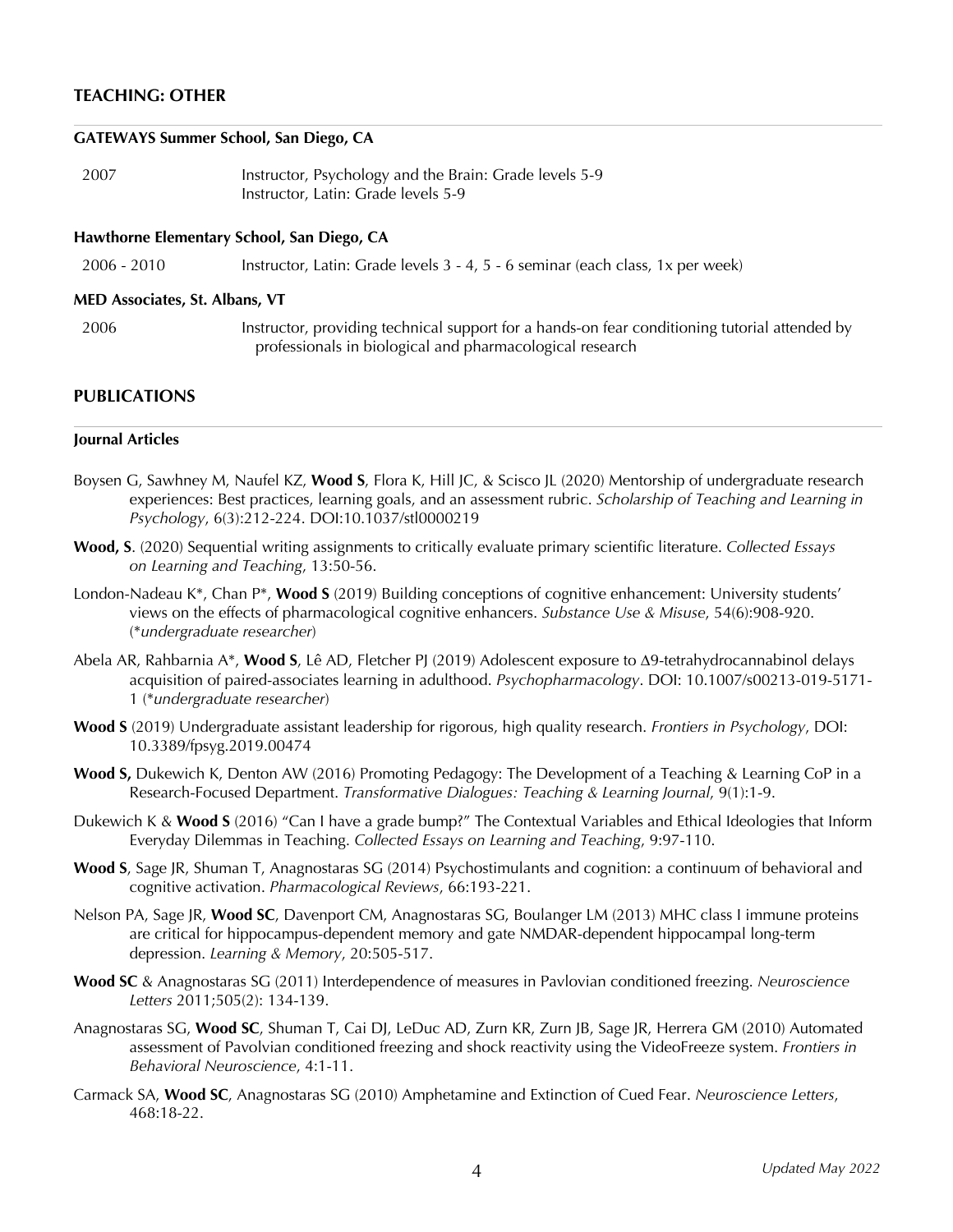- Shuman T, **Wood SC**, Anagnostaras SG (2009) Modafinil and Memory: Effects of Modafinil on Morris Water Maze Learning and Pavlovian Fear Conditioning. *Behavioral Neuroscience*, 123(2):257-266.
- **Wood SC** & Anagnostaras SG (2009) Memory and psychostimulants: Modulation of Pavlovian fear conditioning by amphetamine in C57BL/6 mice. *Psychopharmacology*, 202:197-206.
- **Wood SC**, Fay J, Sage JR, Anagnostaras SG (2007) Cocaine and Pavlovian fear conditioning: a dose-effect analysis. *Behavioural Brain Research*, 176:244-250.

#### **Peer-Reviewed Online Instructional Resource**

**Wood S** & Chan V (2020) Sequential writing assignments to critically evaluate psychological journal articles. Instructional resource posted on *The Society for the Teaching of Psychology's Resources for Teachers of Psychology* webpage, funded by *The Society for the Teaching of Psychology's Instructional Resource Award*, https://teachpsych.org/resources/Documents/otrp/resources/wood20.pdf

#### **In Preparation**

Chan P\*, London-Nadeau K\*, **Wood S** (in prep). Study drug usage rates and attitudes among University of Toronto students. (\**undergraduate researcher*)

#### **Book Chapters**

- **Wood S** (2019) High-impact learning practices in the redesign of an undergraduate laboratory course. In W Altman, L Stein & JE Westfall (Eds.), *Essays from E-xcellence in Teaching*, 18:29-34. The Society for the Teaching of Psychology: http://teachpsych.org/ebooks/eit2018/index.php.
- Arzi A, Banerjee S, Cox JC, D'Souza D, De Brigard F, Doll BB, Fairley J, Fleming SM, Herholz SC, King DR, Libby LA, Myers JC, Neta M, Pitcher D, Power JD, Rass O, Ritchey M, Jubal ER, Royston A, Wagner DD, Wang W, Waring J, Williams J, **Wood S** (2014) The significance of cognitive neuroscience: Findings, applications, and challenges. In Michael S. Gazzaniga (Ed) *The Cognitive Neurosciences, Fifth Edition*. Boston: The MIT Press.

#### **Invited Blog Post**

**Wood S** (2019) David Epstein's *Range*: An Argument for Teaching in Research-Focused Academia [Review of the book *Range*], *Graduate Student Teaching Association of the Society for the Teaching of Psychology Blog*, https://teachpsych.org/page-1784686/8070436

#### **Invited Online Resources**

- **Wood S** (2020) Source Comparison and Evaluation Assignment, *Assignments Across Disciplines*, University of Toronto, http://hdl.handle.net/1807/99865
- Naufel KZ, Sawhney M, Boysen G, **Wood S**, Flora K, Hill JC, Scisco J, Forster K (2019) Undergraduate Research Experience: How Mentors Make It Meaningful, *Improving Undergraduate Research: Society for the Teaching of Psychology's Presidential Task Force*, http://teachpsych.org/ImprovingUndergraduateResearch

#### **Conference Presentations**

- **2022** Klein W\*, **Wood S**, Bartz JA. Gaslighting in romantic relationships. Poster presentation at *Society for Personality and Social Psychology*, San Francisco, CA, February 2022. (\**student researcher)*
- **2021 Wood S.** Differing motivations for use of stimulants & psychedelics for cognitive enhancement. Online talk at *The Ethical, Legal, and Social Aspects of Cognitive Enhancement Strategies (ENHANCE Project)*, Cologne, Germany, August 2021.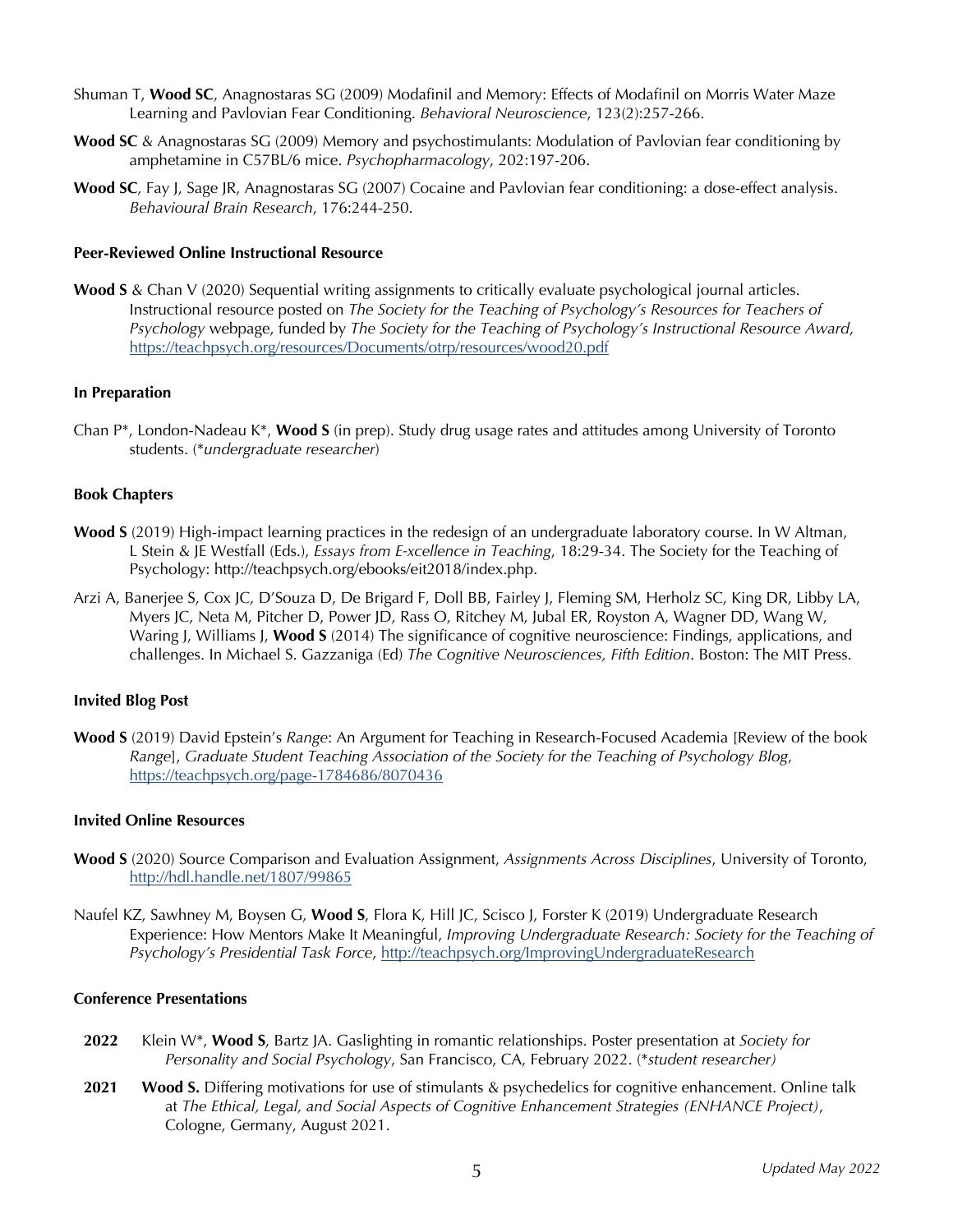- **Wood S**. Authentic writing assignment to assess popular myths about learning. Talk at *The Society for Teaching Psychology's Annual Conference on the Teaching of Psychology*, Louisville, KY, October 2021 (this presentation session was canceled in 2020 and 2021 due to COVID).
- **Wood S**. Specifications grading and Perusall for course engagement. Talk at the *Neuroscience Teaching Conference*, online, July 2021.
- **Wood S**. Authentic writing assignment to assess popular myths about learning. Recorded presentation at *The University of Waterloo Teaching & Learning Conference,* Waterloo, ON, April 2021 (2020 conference canceled due to COVID).
- Chan C\* & **Wood S**. Increased distractibility is a predictor of non-medical prescription stimulant use in Canadian university students. Online poster presentation at *NEURON Conference*, February 2021. (\**undergraduate researcher)*
- Dhir S\* & **Wood S**. Factors influencing psychedelic drug use in students. Online poster presentation at the *University of Toronto Research Opportunity Program Poster Fair*, Toronto, ON, March 2021. (\**undergraduate researcher)*
- Hirschfield K\* & **Wood S**. Perceptions and motivations for meditation at the University of Toronto. Online poster presentation at the *University of Toronto Research Opportunity Program Poster Fair*, Toronto, ON, March 2021. (\**undergraduate researcher)*
- **2020** Sawhney M, Naufel KZ, Boysen GA, **Wood S**, Hill JC, Scisco JL, Flora K. Improving undergraduate research: best practices. Recorded workshop at *The Society for Teaching Psychology's Annual Conference on the Teaching of Psychology*, online, October 2020.
	- **Wood S.** Introducing a small dose of neuroscience in a first-year seminar, both in person and online. Online poster presentation at the *Faculty for Undergraduate Neuroscience Summer Virtual Meeting*, July 2020.
- **2019 Wood S.** Undergraduate student leadership in SoTL research on academic stress and drug use. Talk at *The Symposium on Scholarship of Teaching and Learning*, Banff, AB, November 2019.
	- **Wood S.** Sequential writing assignments to critically evaluate psychological journal articles. Talk at *The Society for Teaching Psychology's Annual Conference on the Teaching of Psychology*, Denver, CO, October 2019.
	- **Wood S**. Sequential writing assignments to critically evaluate primary literature. Talk at *The Society for Teaching and Learning in Higher Education Annual Meeting*, Winnipeg, MB, June 2019.
	- **Wood S**. Sequential writing assignments to critically evaluate primary literature. Talk at *The University of Toronto Teaching & Learning Symposium*, Toronto, ON, May 2019.
	- **Wood S**. Attitudes of university students with ADHD towards the non-prescribed use of ADHD medications. Poster presented at *The University of Toronto Teaching & Learning Symposium*, Toronto, ON, May 2019.
	- **Wood S**. Sequential writing assignments to critically evaluate scientific journal articles. Talk at *The University of Waterloo Teaching & Learning Conference,* Waterloo, ON, May 2019.
	- **Wood S**. Maximizing undergraduate research experiences in and out of the classroom. Roundtable discussion at *The Society for Teaching Psychology-Midwestern Psychological Association*, Chicago, IL, April 2019.
	- Banning J\* & **Wood S**. Predicting study drug abuse on campus. Poster presented at the *University of Toronto Undergraduate Research Forum*, Toronto, ON, March 2019. (\**undergraduate researcher)*
	- Chan C\* & **Wood S**. Study habits and study drugs: assessing drivers for pharmacological cognitive enhancement use and willingness to use. Poster presented at the *University of Toronto Undergraduate Research Forum*, Toronto, ON, March 2019. (\**undergraduate researcher)*
- **2018 Wood S.** Psychology undergraduate student leadership in scholarship of teaching and learning projects. Talk at *The Society for Teaching Psychology's Annual Conference on the Teaching of Psychology*, Phoenix, AZ, October 2018.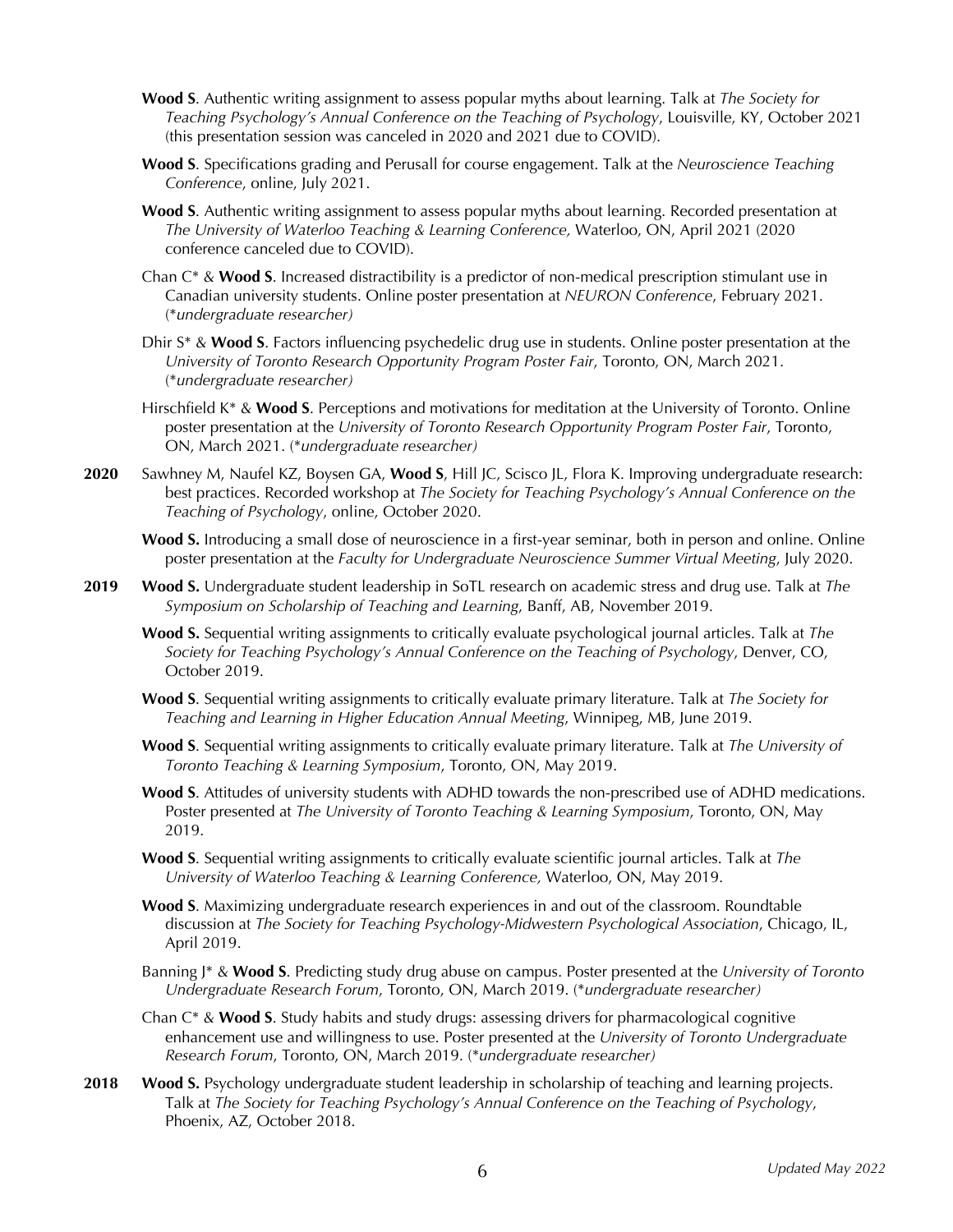- **Wood S**. Integration of experiential learning in the curriculum redesign of an undergraduate laboratory course. Talk at *The University of Toronto Teaching & Learning Symposium*, Toronto, ON, April 2018.
- **Wood S**. Undergraduate student leadership in scholarship of teaching and learning projects. Talk at *The University of Waterloo Teaching & Learning Conference,* Waterloo, ON, April 2018.
- Braun EK, Duncan K, Girgis R, **Wood S**, Sharp M, van Geen C, Abi-Dargham A, Shohamy D. Dopaminergic modulation of associative memory in healthy humans. Poster presented at the *Cognitive Neuroscience Society Meeting*, Boston, MA, March 2018.
- **2017** Abela AR, Rahbarnia A\*, **Wood S**, Lê AD, Fletcher PJ. Exposure to Δ9-tetrahydrocannabinol (THC) during adolescence impairs acquisition of paired-associate learning in adulthood. Poster presented at *The Society for Neuroscience,* Washington, D.C., November 2017. (\**undergraduate researcher*)
	- Chan P\*, London-Nadeau K\*, Tong M\*, **Wood S**. Study drug usage rates and attitudes among University of Toronto students. Poster presented at *The Canadian Psychological Association National Convention*, Toronto, ON, June 2017. (\**undergraduate researcher*)
	- London-Nadeau K\*, Chan P\*, Philipp-Muller N\*, Wong M\*, **Wood S**. A qualitative outlook on university students' attitudes toward the use of study drugs. Poster presented at *The Canadian Psychological Association National Convention*, Toronto, ON, June 2017. (\**undergraduate researcher*)
- **2016 Wood S.** When undergraduate researchers are necessary to answer the SoTL question: an undergraduate led study on the use of study drugs on campus. Workshop presentation at *The Symposium on Scholarship of Teaching and Learning*, Banff, AB, November 2016.
	- **Wood S.** Integration of high-impact learning practices in the curriculum redesign of an undergraduate laboratory course. Poster presented at *The Society for Teaching Psychology's Annual Conference on the Teaching of Psychology*, Atlanta, GA, October 2016.
	- Schiralli J\*, **Wood S**, Griffin M, Henderson J. Age and gender influences on substance use and reasons and motivations in treatment-seeking youth. Poster presented at the *University College Research and Practice Day*, Toronto, ON, March 2016. (\**undergraduate researcher)*
- **2015 Wood S.** Student dissociation of data in articles from those in textbooks. Poster presented at *The Society for Neuroscience*, Chicago, IL, October 2015.
	- Dukewich K & **Wood S**. Exploring the contextual variables and ethical ideologies that help inform decisions about everyday dilemmas in teaching. Workshop presentation at *The Society for Teaching and Learning in Higher Education Annual Meeting*, Vancouver, BC, June 2015.
- **2012 Wood S,** Foerde K, Pincus M, Adcock RA, Shohamy D. The influence of gains and losses on learning and hippocampal generalization in humans. Poster presented at *The Society for Neuroscience*, New Orleans, LA, October 2012.
	- **Wood S**, Foerde K, Pincus M, Adcock RA, Shohamy D. Behavioral and neural effects of reward and punishment on generalization. Poster presented at the *Cognitive Neuroscience Society Meeting*, Chicago, IL, April 2012.
- **2011** Foerde K, Pincus M, **Wood S**, Adcock RA, Shohamy D. Neural mechanisms underlying the flexible generalization of gains and losses. Poster presented at *The Society for Neuroscience,* Washington, D.C., November 2011.
- **2009 Wood SC** & Anagnostaras SG. Update on selective breeding for exceptional memory in mice. Poster presented at *The Society for Neuroscience* and *The Molecular and Cellular Cognition Society*, Chicago, IL, October 2009.
	- **Wood SC**. Update: Selective Breeding on Contextual Fear Conditioning. *Second Place Award* for datablitz presentation at the *Center for the Neurobiology of Learning and Memory Spring Meeting*, Irvine, CA, April 2009.
- **2008 Wood SC**, Shuman T, Anagnostaras SG. Memory and psychostimulants: a comparative study of the modulation of Pavlovian fear conditioning by amphetamine, cocaine, and modafinil. Poster presented at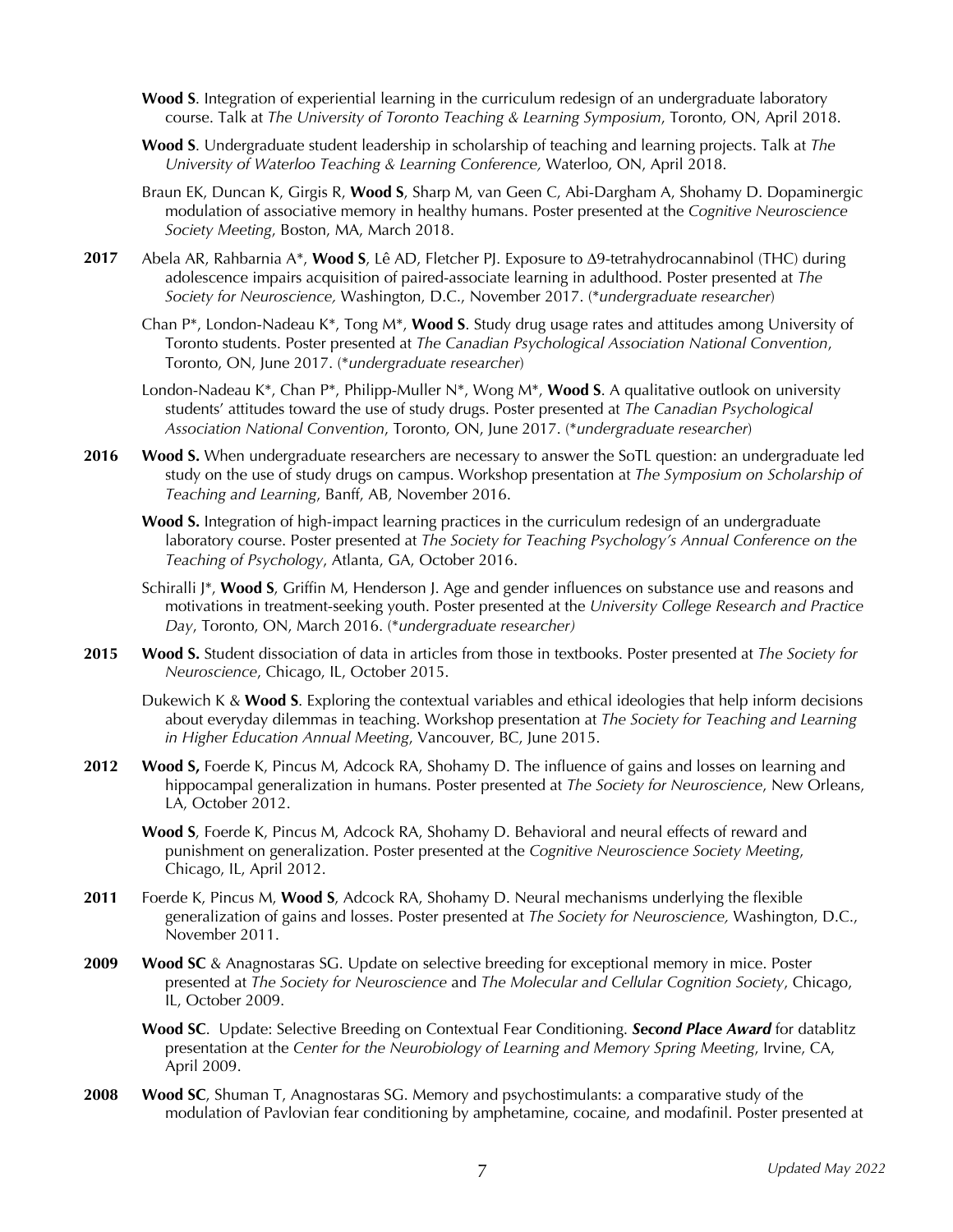*The Society for Neuroscience* and *The Molecular and Cellular Cognition Society*, Washington, D.C., November 2008.

- **Wood SC** & Anagnostaras SG. An historical overview of imaging research on the neurobiology of intelligence. Poster presented at *The Society for Neuroscience*, Washington, D.C., November 2008.
- **Wood SC**, Sage JR, Anagnostaras SG. Enhanced learning and memory in mice. Poster presented at the *Federation of European Neurosciences Societies* and *The Molecular and Cellular Cognition Society*, Geneva, Switzerland, July 2008.

**Wood SC**. Dose-Dependent Effects of Stimulants on Pavlovian Fear Conditioning. Datablitz presentation at the *Center for the Neurobiology of Learning and Memory Spring Meeting*, Irvine, CA, April 2008.

- **2007 Wood SC** & Anagnostaras SG. Selective breeding for exceptional memory in mice. Poster presented at *The Society for Neuroscience* and *The Molecular and Cellular Cognition Society*, San Diego, CA, November 2007.
	- Cai DJ, **Wood SC**, Wixted JT, Anagnostaras SG. Post-training alprazolam enhances Morris watermaze learning. Poster presented at *The Society for Neuroscience*, San Diego, CA, November 2007.
	- Shuman T, **Wood SC**, Anagnostaras SG. The effects of modafinil on Morris watermaze learning and Pavlovian fear conditioning. Poster presented at *The Society for Neuroscience*, San Diego, CA, November 2007.
	- **Wood SC**. Contextual Fear Conditioning May Be Heritable. *Honorable Mention* for datablitz presented at the C*enter for the Neurobiology of Learning and Memory* Spring Meeting, Irvine, CA, April 2007.
- **2006 Wood SC**, Apostolides P, Sage JR, Anagnostaras SG. Contextual conditioning in the absence of fear. Poster presented at *The Society for Neuroscience* and *The Molecular and Cellular Cognition Society*, Atlanta, GA, October 2006.
- **2005 Wood SC**, Fay J, Sage JR, Anagnostaras SG. Cocaine disrupts Pavlovian fear conditioning. Poster presented at *The Society for Neuroscience* and *The Molecular and Cellular Cognition Society*, Washington, D.C., November 2005.
	- **Wood SC**, Fay J, Sage JR, Anagnostaras SG. Cocaine disrupts freezing and learning during Pavlovian fear conditioning. Poster presented at *The Association for Psychological Science*, Los Angeles, CA, May 2005.
- **2004** Hayden K, **Wood SC**, Mattson S. Standardized verbal fluency scoring criteria for COWA testing in children. Poster presented at *The Western Psychological Association*, Phoenix, AZ, April 2004.
- **2003** Koleva S & **Wood SC**. The effects of text formatting on students' attitudes and retention. Poster presented at *The Western Psychological Association*, Vancouver, BC, May 2003.

#### **INVITED TALKS**

- Metz M\*, **Wood S**\* (\*co-facilitators). Retrospective on Our First Remote Year. *Community of Practice for Teaching in Psychology*, University of Toronto, March 2021.
- Metz M\*, **Wood S**\* (\*co-facilitators and presenters). Third Annual Teaching Blitz. *Community of Practice for Teaching in Psychology*, University of Toronto, January 2021.
- Metz M\*, **Wood S**\* (\*co-facilitators). Retrospective on Our First Remote Term: Successes and Lessons Learned. *Community of Practice for Teaching in Psychology*, University of Toronto, December 2020.
- **Wood S**. Managing Mental Health During the Transition to University. *Mindfest 2020*, Department of Psychiatry, University of Toronto, March 2020.
- Metz M\*, **Wood S**\* (\*co-facilitators and presenters). Second Annual Teaching Blitz. *Community of Practice for Teaching in Psychology*, University of Toronto, January 2020.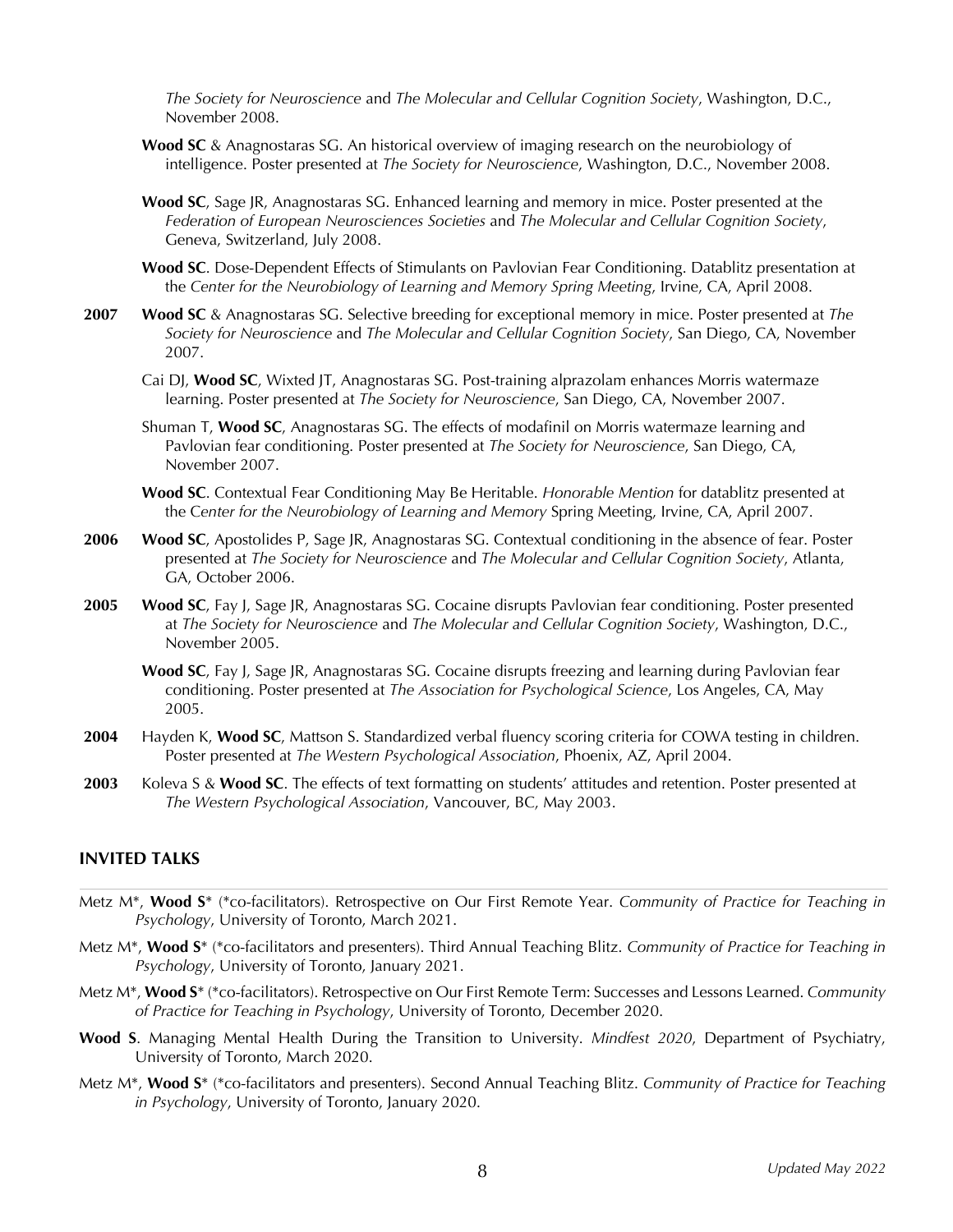- Metz M\*, **Wood S**\* (\*co-presenters). Workshop on Using Data from Midterms to Write a Better Final Exam. *Community of Practice for Teaching in Psychology*, University of Toronto, October 2019.
- **Wood S**. Ideas for Facilitating Student-Instructor Interactions. *Mental Health and Wellness Dialogue: Microshares*, Human Biology Program, University of Toronto, June 2019.
- Metz M\*, **Wood S**\* (\*co-presenters). Highlights from the Inaugural CTSI SoTL Cohort. *Community of Practice for Teaching in Psychology*, University of Toronto, April 2019.
- **Wood S**. Undergraduate research assistant leadership in rigorous research. *Faculty of Arts & Science Teaching & Learning Community of Practice*, University of Toronto, January 2019.
- Denton AW\*, Metz M\*, **Wood S**\* (\*co-presenters). Highlights from the Society for Teaching Psychology's Annual Conference on Teaching. *Community of Practice for Teaching in Psychology*, University of Toronto, October 2018.
- Metz M\*, **Wood S**\* (\*co-presenters). Quercus last-minute Q-and-A. *Community of Practice for Teaching in Psychology*, University of Toronto, September 2018.
- Denton AW\*, **Wood S**\* (\*co-presenters). Evidence-based presentation design. *Community of Practice for Teaching in Psychology*, University of Toronto, September 2016.
- **Wood S**. Teaching philosophies and approaches: Bloom, Fink & Nilson overview. *Community of Practice for Teaching in Psychology*, University of Toronto, October 2015.
- Denton AW\*, **Wood S**\* (\*co-presenters). Prepping for the new term. *Community of Practice for Teaching in Psychology*, University of Toronto, August 2015.
- Dukewich K\*, **Wood S**\* (\*co-presenters). The best of the Society for Teaching and Learning in Higher Education Annual Meeting. *Community of Practice for Teaching in Psychology*, University of Toronto, June 2015.
- **Wood S**. Blackboard tips and tricks. *Community of Practice for Teaching in Psychology*, University of Toronto, December 2014.
- **Wood S**. The enhancement and impairment of learning by stimulants. *Behavioral Neuroscience Society*, Columbia University, April 2011.
- **Wood S.** From Humanities to Neuroscience: A Circuitous Route to Learning and Memory Research. *Psi Beta, National Honor Society in Psychology for Community & Junior Colleges,* San Diego Mesa Community College, March 2007.

# **SERVICE**

#### **Outreach**

- Presented about career path in *Journeys in Psychology* seminar series, Psychology Students' Association, University of Toronto, October 26, 2021
- Interviewed about divergent career paths in promotion of *Science Rendezvous*, a science outreach event, March 13, 2020
- Panel participant in *The Failure Project* by *How Many Lives* at University of Toronto, March 12, 2020
- Discussed drug policy as faculty host for Innis First Year Foundations at Cinema Studies Student Union's Free Friday Films, *Sicario*, November 22, 2019

#### **University of Toronto**

| $2020 - 2021$ | Faculty Advisor, Second Year Learning Community |
|---------------|-------------------------------------------------|
| $2018 - 2021$ | Voting Member, Committee on Standing            |
| $2018 - 2021$ | Faculty Advisor, First Year Learning Community  |
| $2016 - 2021$ | Chair, Pedagogical Merit Review Committee       |